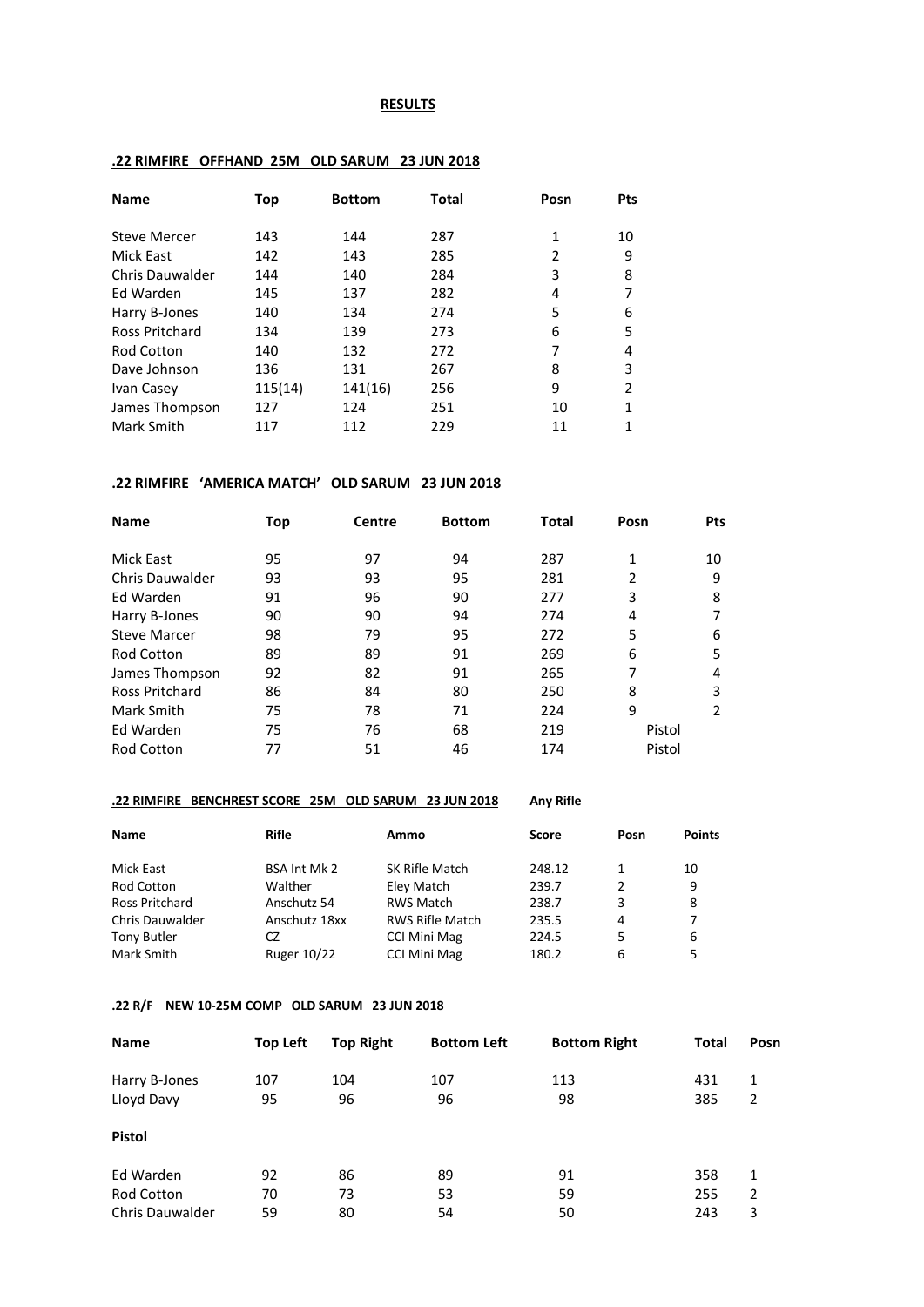#### **.22 RIMFIRE OFFHAND 22M OLD SARUM 8 JUL 2018**

| Name                       | Top | <b>Bottom</b> | Total | Posn                   |
|----------------------------|-----|---------------|-------|------------------------|
| Jodi Bellringer (G)        | 137 | 141           | 278   | $1=$                   |
| Ivan Casey                 | 135 | 143           | 278   | $1 =$                  |
| Max Bellringer (G)         | 135 | 131           | 276   | 3                      |
| Graham Downer              | 137 | 138           | 275   | 4                      |
| Tyler Warden (G) (J)       | 135 | 138           | 273   | 5                      |
| Jameela Bellringer (G) 133 |     | 131           | 264   | $6=$                   |
| Ali Warden (G)             | 129 | 135           | 264   | $6=$                   |
| Dave Bellringer (G)        | 136 | 127           | 263   | 8                      |
| Megan Pritchard            | 124 | 135           | 259   | 9                      |
| Rachel Johnson (G)         | 104 | 116           | 220   | 10                     |
| Abbi Warden (G) (J)        | 107 | 107           | 214   | 11                     |
| Natasha Biggs (G)          | 105 | 105           | 210   | 12                     |
| Magan Pritchard (G)        | 122 | 126           | 248   | 2 <sup>nd</sup><br>att |

### **GALLERY RIFLE (CF) OFFHAND 22M OLD SARUM 8 JUL 2018**

| <b>Name</b>         | Top | <b>Bottom</b> | Total | Posn |
|---------------------|-----|---------------|-------|------|
| Dave Bellringer (G) | 133 | 131           | 264   | 1    |
| <b>Rod Cotton</b>   | 128 | 126           | 254   | 2    |
| Julian Mackie       | 126 | 117           | 243   | 3    |

### **JIM FRENCH COMP OLD SARUM 15 JUL 2018**

| <b>Name</b>                                                                  | Top | <b>Bottom</b> | Total | Posn         | <b>Action</b>   |
|------------------------------------------------------------------------------|-----|---------------|-------|--------------|-----------------|
| Air Rifle $-30$ shots in 6 mins to include all loading (4mins for PCP & CO2) |     |               |       |              |                 |
| <b>Chris Dauwalder</b>                                                       | 131 | 137           | 268   | 1            | Springer        |
| Simon East                                                                   | 233 | -----         | 233   | 2            | Springer        |
| <b>Ade Phillips</b>                                                          | 129 | 101           | 230   | 3            | Springer        |
| Ed Warden                                                                    | 116 | 112           | 228   | 4            | CO <sub>2</sub> |
| Mark Smith                                                                   | 117 | 85            | 202   | 5            | Springer        |
| <b>Ross Pritchard</b>                                                        | 97  | 76            | 173   | 6            | Springer        |
| Harold Isaac                                                                 | 57  | 98            | 155   | 7            | Springer        |
| Harry B-Jones                                                                | 74  | 28            | 102   | 8            | Springer        |
| Ed Warden                                                                    | 85  | 92            | 177   | Pistol       |                 |
| .22 rimfire - 30 shots in 3 minutes to include all loading.                  |     |               |       |              |                 |
| Simon East                                                                   | 145 | 141           | 286   | 1            |                 |
| Ed Warden                                                                    | 132 | 137           | 269   | 2            |                 |
| <b>Chris Dauwalder</b>                                                       | 134 | 134           | 268   | 3            |                 |
| <b>Rod Cotton</b>                                                            | 131 | 126           | 257   | 4            |                 |
| <b>Brian Biggs</b>                                                           | 134 | 121           | 255   | 5            |                 |
| Harry B-Jones                                                                | 121 | 127           | 248   | 6            |                 |
| Andrea Rankin                                                                | 114 | 114           | 228   | 7            |                 |
| Ross Pritchard                                                               | 100 | 112           | 212   | 8            |                 |
| David Shepherd                                                               | 102 | 75            | 177   | 9            |                 |
| Harold Isaac                                                                 | 94  | 80            | 174   | 10           |                 |
| Mark Smith                                                                   | 50  | 18            | 68    | 11           |                 |
| Harry B-Jones                                                                | 127 | 79            | 206   | $2^{nd}$ att |                 |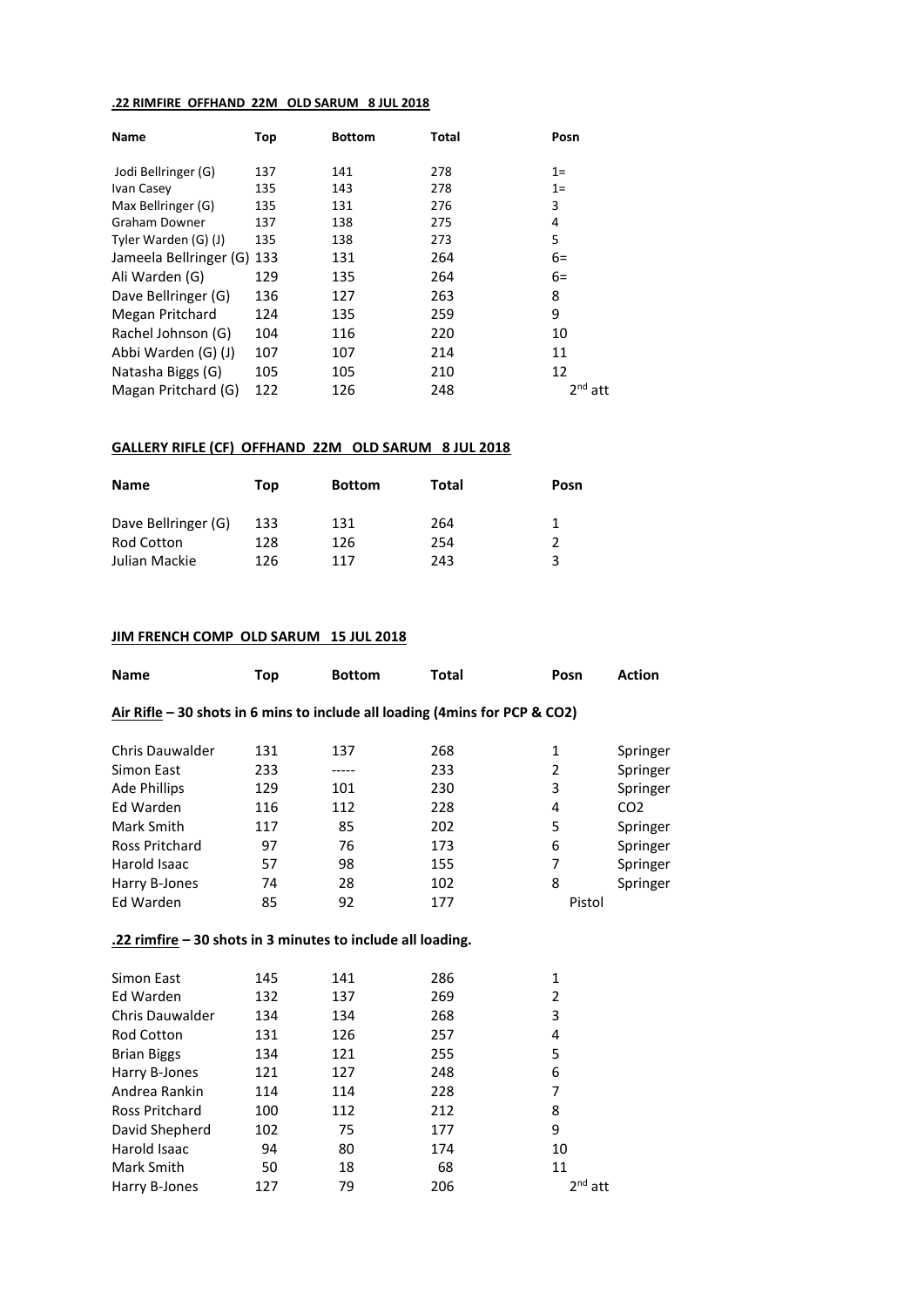### **GR(CF) – 30 shots in 3 mins to include all loading.**

| 136     | 127    | 263 | $1=$         |
|---------|--------|-----|--------------|
| 131     | 132    | 263 | $1 =$        |
| 116     | 110    | 226 | 3            |
| 108     | 114    | 222 | 4            |
| 124(16) | 78(11) | 202 | 5            |
| 120(14) | 80(10) | 200 | 6            |
| 105     | 94     | 199 |              |
| 103(16) | 73(12) | 176 | 8            |
| 94      | 92     | 186 | $2^{nd}$ att |
|         |        |     |              |

### **Aggregate**

| <b>Name</b>         | Air   | .22 | GR(CF) | Total | Posn |
|---------------------|-------|-----|--------|-------|------|
| Simon East          | 233   | 286 | 263    | 782   | 1    |
| Ed Warden           | 228   | 269 | 263    | 760   | 2    |
| Chris Dauwalder     | 268   | 268 | 176    | 712   | 3    |
| Ross Pritchard      | 173   | 212 | 202    | 587   | 4    |
| Harry B-Jones       | 102   | 248 | 226    | 576   | 5    |
| <b>Rod Cotton</b>   |       | 257 | 222    | 479   | 6    |
| Mark Smith          | 202   | 68  | 199    | 469   | 7    |
| Harold Isaac        | 155   | 174 |        | 329   | 8    |
| <b>Brian Biggs</b>  | ----- | 255 |        | 255   | 9    |
| <b>Ade Phillips</b> | 230   |     |        | 230   | 10   |
| Andrea Rankin       |       | 228 | -----  | 228   | 11   |
| Mick East           |       |     | 200    | 200   | 12   |
| David Shepherd      |       | 177 |        | 177   | 13   |

# **.22 RIMFIRE OFFHAND 25M OLD SARUM 15 JUL 2018**

| <b>Name</b>        | Top | <b>Bottom</b> | Total | Posn  | <b>Pts</b>     |
|--------------------|-----|---------------|-------|-------|----------------|
| Mick East          | 146 | 144           | 290   | $1=$  | 9.5            |
| Simon East         | 141 | 149           | 290   | $1 =$ | 9.5            |
| Chris Dauwalder    | 138 | 146           | 284   | 3     | 8              |
| Ed Warden          | 138 | 144           | 282   | 4     | 7              |
| <b>Rod Cotton</b>  | 134 | 145           | 279   | 5     | 6              |
| Ross Pritchard     | 138 | 133           | 271   | 6     | 5              |
| Sam Salter         | 137 | 132           | 269   | 7     | 4              |
| <b>Brian Biggs</b> | 128 | 136           | 264   | 8     | 3              |
| Andrea Rankin      | 119 | 122           | 241   | 9     | $\overline{2}$ |
| Harold Isaac       | 98  | 116           | 214   | 10    | 1              |

### **.22 RIMFIRE BENCHREST GROUPING 25M OLD SARUM 15 JUL 2018 Semi-auto only.**

| Name                   | Rifle                    | Ammo           | Gp1   | Gp <sub>2</sub> | Gp3   | Gp4   | Agg    | Posn | Pts |
|------------------------|--------------------------|----------------|-------|-----------------|-------|-------|--------|------|-----|
| Mick East              | MOA 10/22                | SK Rifle Match | 0.105 | 0.223           | 0.195 | 0.141 | 0.1685 |      | 10  |
| <b>Chris Dauwalder</b> | Tac Inn 10/22 Eley Match |                | 0.175 | 0.172           | 0.302 | 0.123 | 0.1930 |      | q   |
| Ross Pritchard         | Ruger 10/22              | Blazer!!       | 0.541 | 0.411           | 0.486 | 0.304 | 0.4355 |      |     |